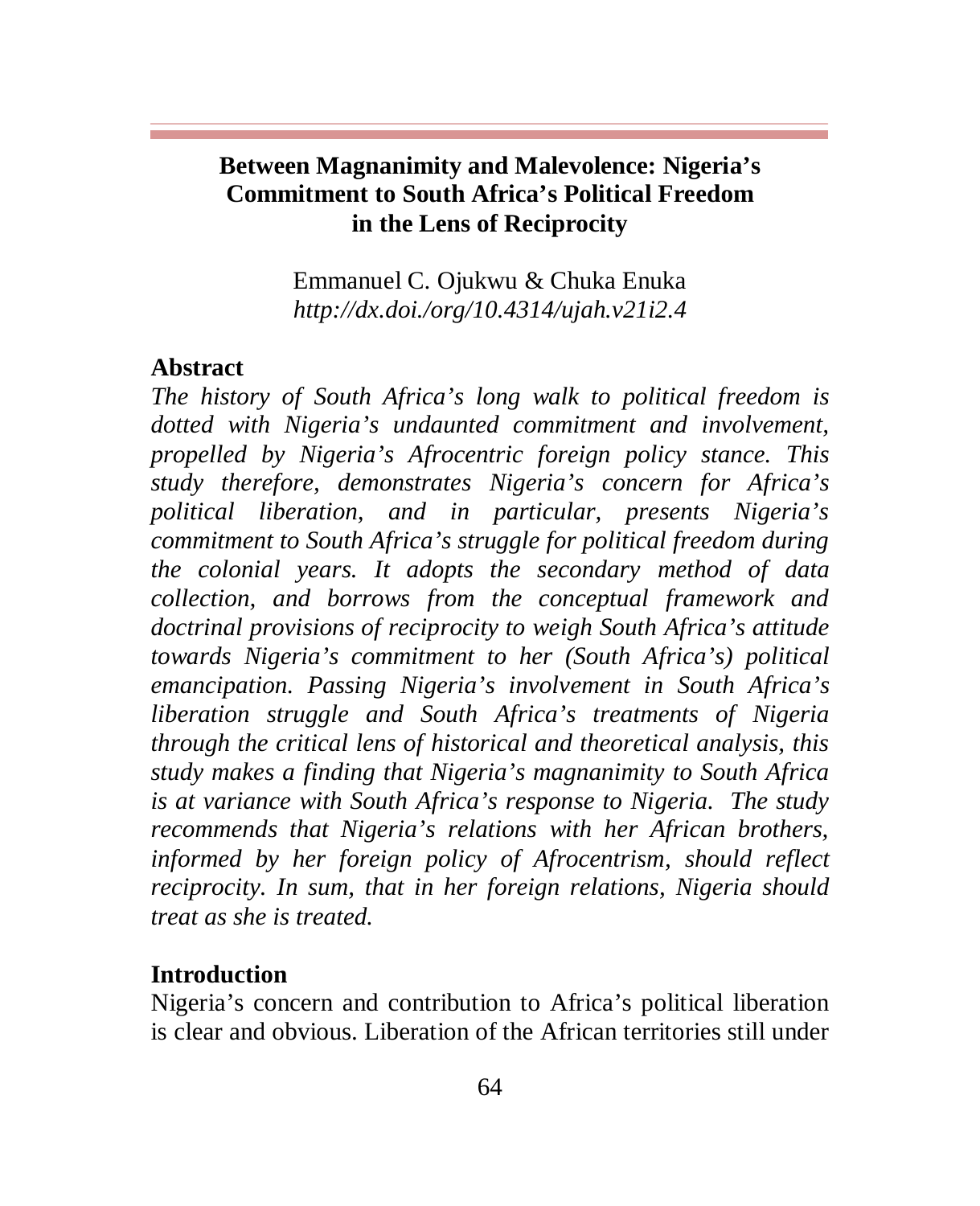colonial bondage was seen by Nigeria as abysmally abnormal political situation. Nigeria therefore, stopped at nothing to ensure total liberation and decolonization of the affected African states. This was informed by Nigeria's Afrocentric foreign policy principles and convictions. Afrocentric foreign policy is a foreign policy stance that situates Africa at the fulcrum of Nigeria's preoccupation, and around which rotate other spokes of its dealings and relations with other countries. This Afrocentric or Africacentered ideology presupposes that Africa lies at the core of Nigeria's foreign policy concerns and calculations, and will receive priority in its engagement with the rest of the world (Enuka 2017). As Tafawa Balewa, said, "…Africa must claim first attention in our external affairs" (Akindele and Ate 2000: 104).Since her attainment of political independence therefore, Nigeria has given Africa and African affairs pride of place in her foreign policy goals and pursuits. In his maiden address to the 15th Session of the United Nations General Assembly, the late Prime Minister of Nigeria, Sir AbubakarTafawaBalewa, made the first pronouncement of Nigeria's foreign policy as including, "…commitment to African…decolonization and fight against racism and apartheid" (Adeniji 2005: 26). Following from this, Nigeria had observably, demonstrated her commitmentsto Africa's political freedom, by engaging in active liberation and decolonization roles in the continent through and within the frameworks of the Organization of African Unity (OAU), the United Nations Organization, the Commonwealth of Nations, and other multilateral frameworks. Especially under the dynamic and proactive governments of General Murtala Mohammed and General Olusegun Obasanjo, which brought vigour and vitality into the realization of Nigeria's Afrocentric foreign policy objectives, true decolonization of Africa received a lot of attention.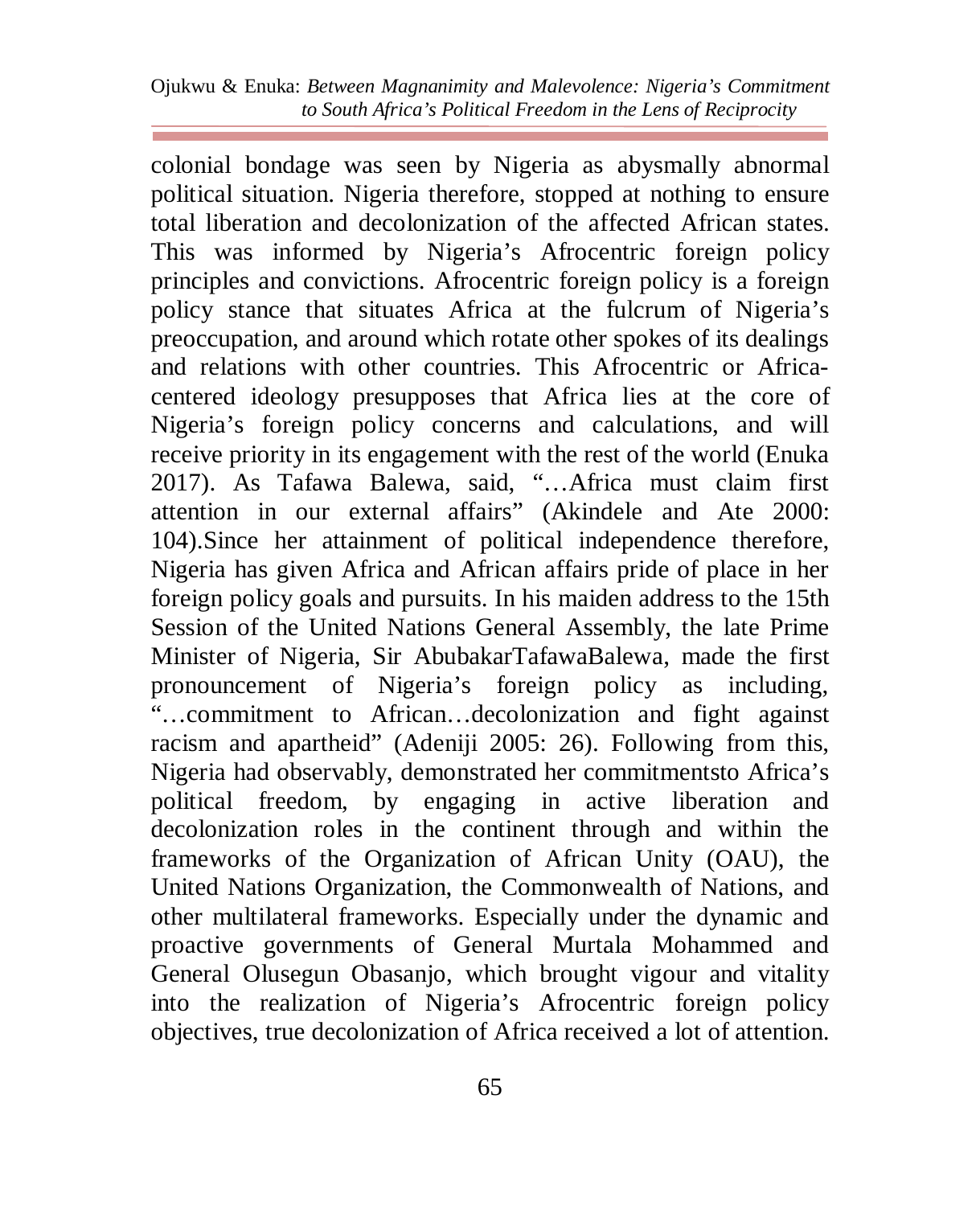In her pursuits for Africa's political freedom, Nigeria insisted on the full implementation of the Articles of the Charter on Selfdetermination, and demanded for complete wresting of political powers from the colonialists on the continent. In these efforts, Nigeria oftentimes, mobilized both local human and material resources, as well as diplomatic avenues to achieve her objective. Nigeria's astuteness over the question of destroying the bastions of colonization in Africa stood her out as a force to be reckoned with. She was recognized internationally as the credible voice of Africa. It was to a point that Nigeria became the rallying point for decolonization in Africa as well as the gateway to the international community. For her concern and commitment to the political liberation of the African continent, Nigeria was admitted into the prestigious position of the membership of the OAU Liberation Committee. So great was Nigeria's involvements in the struggle to liberate continent from the shackles of colonial rule that she became counted as one of the frontline states, despite her geographical distance from the theatre of those struggles. South Africa, Angola, Zimbabwe, Namibia, were among the many African countries where Nigeria's commitment to political emancipation of the peoples of Africa was eloquently demonstrated. Our concern in this study is however, limited to South Africa.

## **Conceptual/Analytical Framework**

The analytical framework for this study is built around the conceptual framework and the provisions of the concept of Reciprocity. Reciprocity is an indispensable tool of modern foreign relations fraught with conceptual dissension. This dissension which has marred conceptual progress towards universal acceptance of a particular definition of the principle of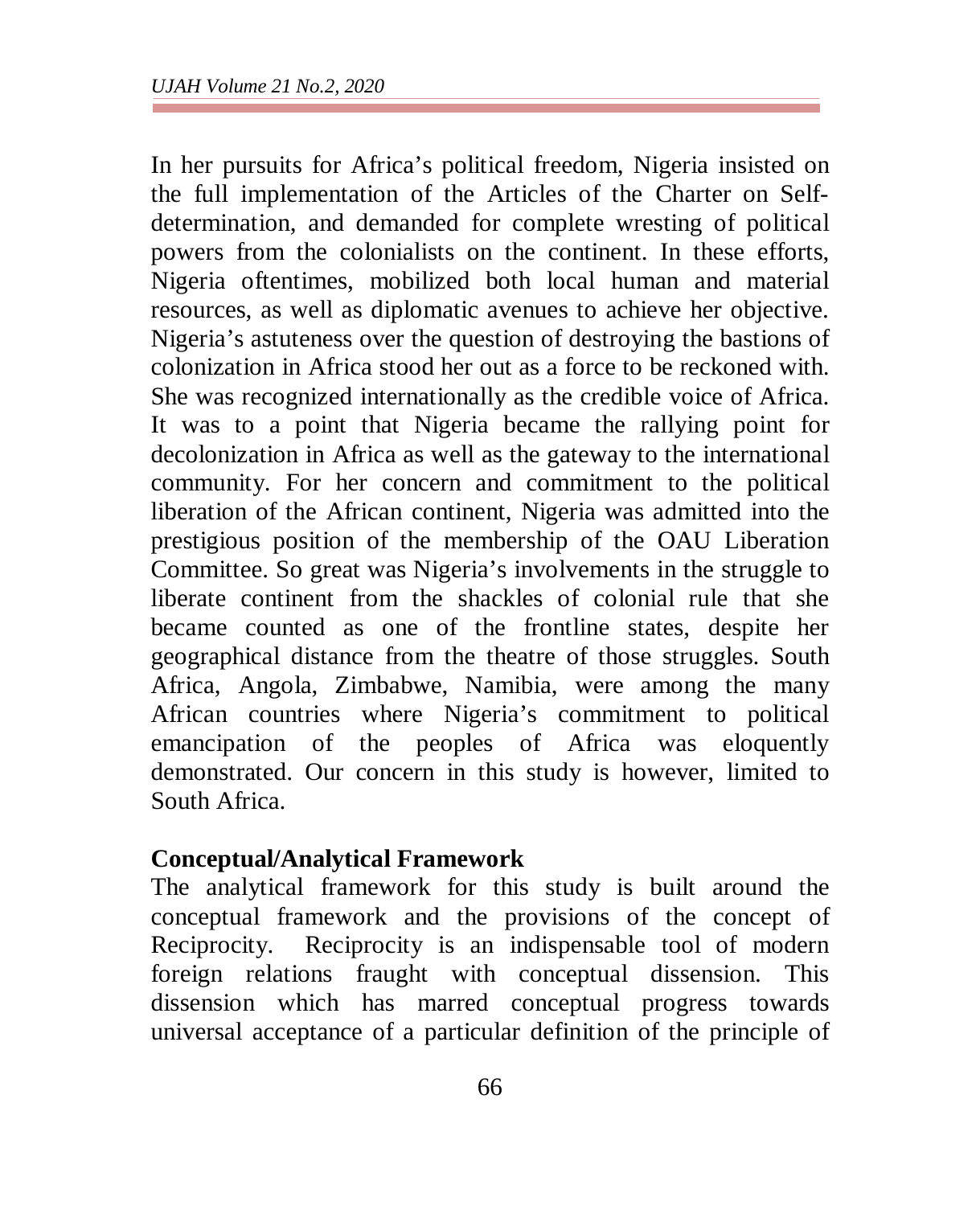reciprocity results mainly from disciplinary differences and disagreements. This does not in the least deny the acknowledgment of its existence and global acceptance as a practice in international relations. Defined by the Oxford Advanced Learners' Dictionary of Current English, reciprocity is a "principle or practice of give and take, making mutual concessions, the granting of privileges in return for similar privileges." To me, reciprocity is *ikwughachi*, a return of something done. This is very natural with man, for as Simmel (1950) would say, "all contacts among men rest on the schema of giving and returning the equivalence." Some theories (Game theory, Behaviour Modification theory etc) hold that people reciprocate rewards and sanctions because it is in their interest and nature to do so (Larson 1988). Beyond the level of man, relations between and among states in the international system often involve trade favours or services. "In international relations and treaties, the principle of reciprocity states that favours, benefits or penalties that are granted by one state to the citizens or legal entities of another, should be returned in kind" (Eze 2010: 5). Usually reciprocity is motivated by the prospect of mutual gain. Social exchanges which are mutual and perceived by the parties as being fair are reciprocal. Across different historical contexts and cultures, reciprocity means mutual exchange (Larson 1998). The parties to an exchange may either leave open or specify what the other should do in return. In this sense, reciprocity refers to exchanges which are mutual and perceived by the parties as fair. It is difficult however, to determine whether exchanges are reciprocal without a common measure of value. But in the absence of standardized measure of value, norms and customary expectations determine what is considered fair. Generally, reciprocity requires that concessions be matched. It does not mean that their magnitude must be equal.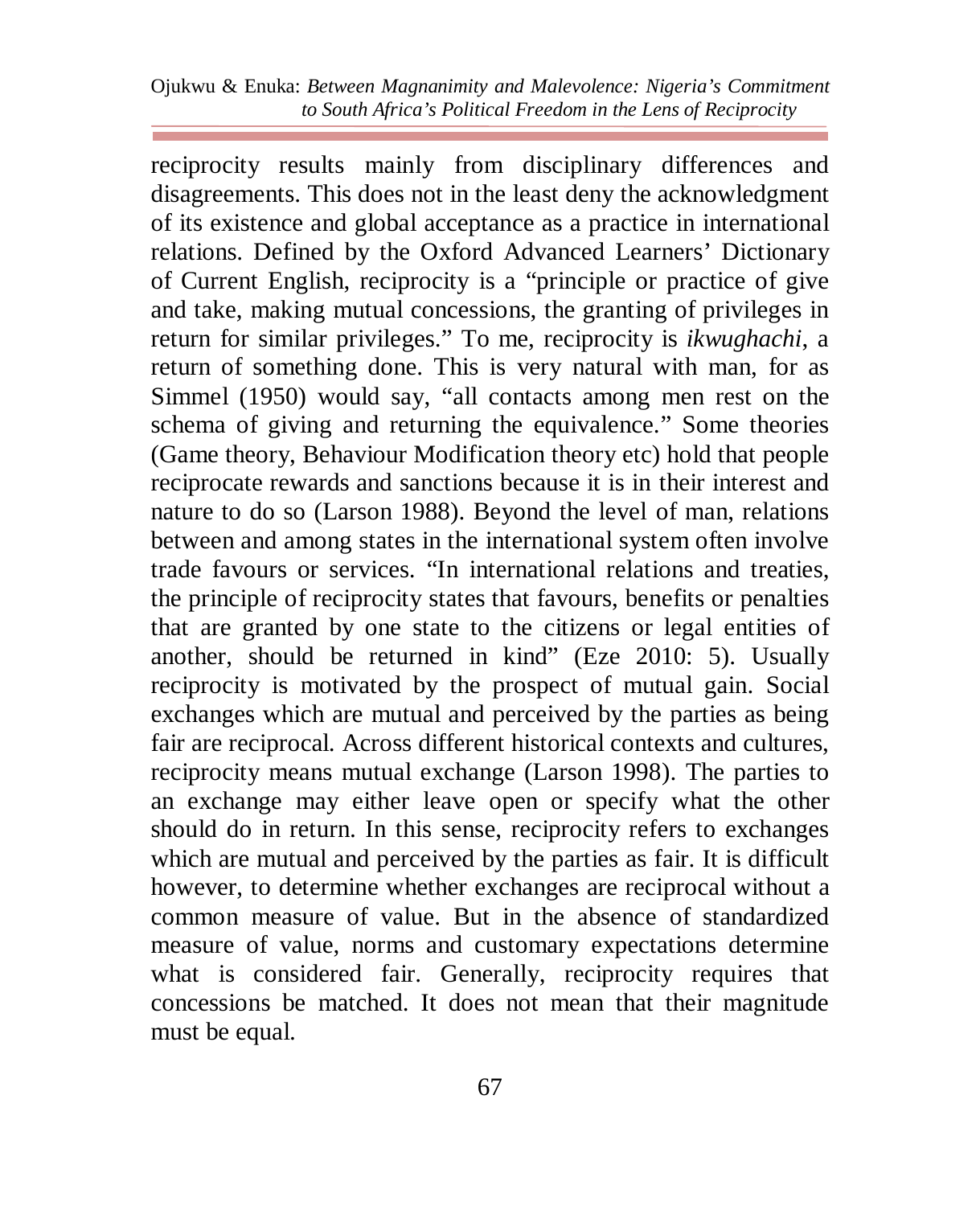In his definitional approach, Gouldner (1960) claims that there is a 'norm of reciprocity' which is 'cultural universal' and from this normative interpretation, Gouldner defines reciprocity as the belief that, (1) people should help those who have helped those who have helped them, and (2) people should not injure those who have helped them. This apparent moral-laden definition however, sounds good, but definitely not complete. The incompleteness of this definitional formulation informs its incorrectness. Gouldner appears to be exclusively influenced by the liberal theoretical assumptions to the neglect of other theoretical projections of International Relations, especially realism which shuns morality in international politics. Therefore, Gouldner's definition is not only reductionist in its approach, but also suffers lack of theoretical balance. To Guoldner's definitional content in numbers 1 and 2 above, I should add that reciprocity also suggests that injury should be returned to those who injure. Robert Keohane's definition appears better and more balanced than Gouldner's. Reciprocity to Keohane refers to "The exchange of roughly equivalent values in which the actions of each party is contingent on the prior actions of the others in such a way that good is returned for good and bad for bad." From this definition/understanding, it follows that the expulsion of a diplomatic/consular agent of a country, for example, is almost immediately followed by the reciprocal expulsion of the same number and grade of the other country's diplomatic/consular agents too. In like manner, the level or extent of diplomatic privilege conferred on the diplomatic agents of a sending state would be equivalent to those agents of the receiving state. As a result, the diplomatic privileges conferred on two states in the same country may not be the same, and the country concerned would not be accused of discrimination as its action would conform to the principle of reciprocity (George 2010). It is in this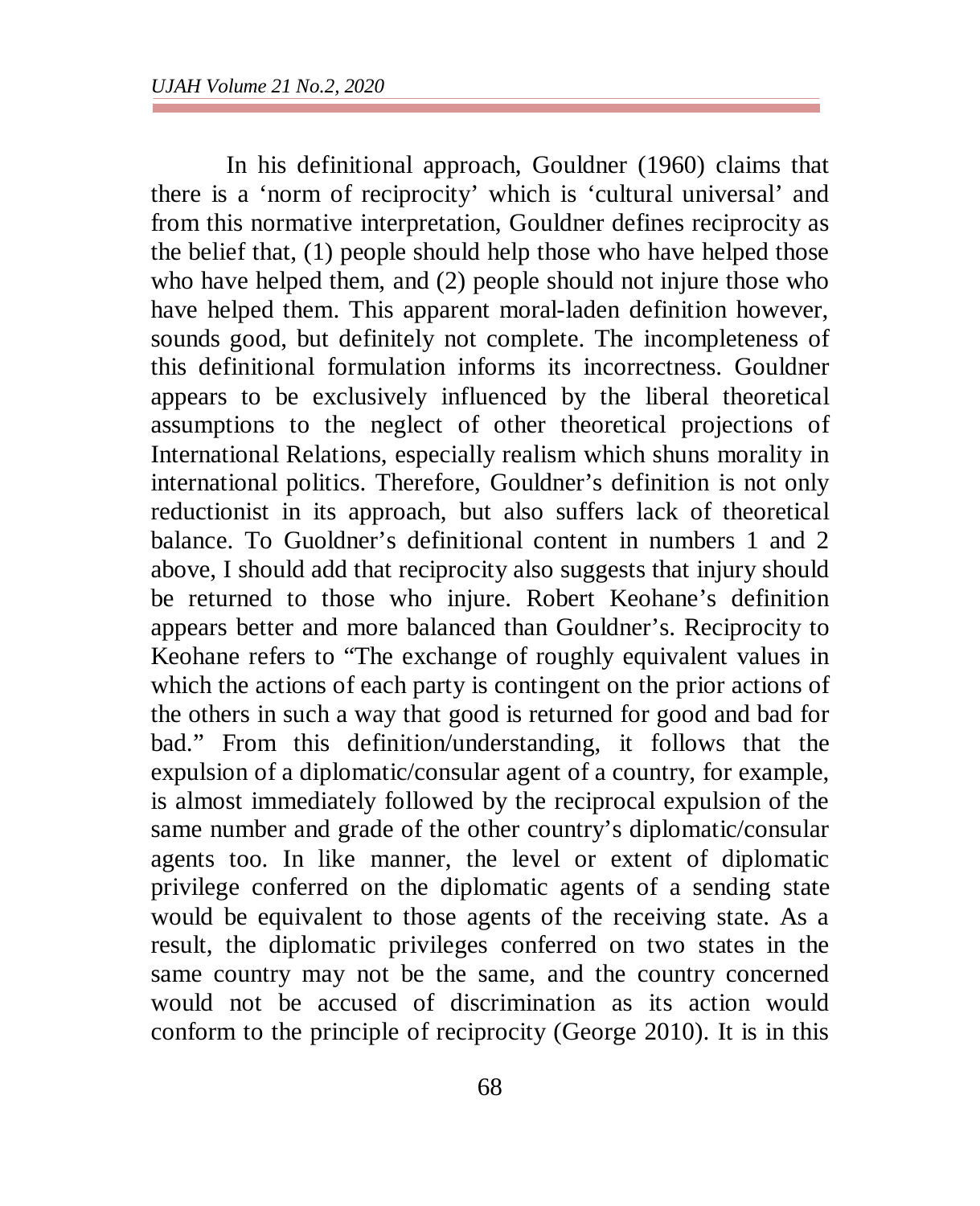sense that some scholars consider the term from the angle view of tit-for-tat. In this perspective, George (2010) explains reciprocity as reciprocal action, taking appropriate retaliatory, or conferment of treatment similar to what a state has been subjected to by another. Corroborating this, Barker (2000) wrote that reciprocity is "The principle of give-and-take in interchange between states." By this, reciprocity implies that action of a state towards others is determined by conditions and circumstances that follow from other states' treatment of that state. Reciprocal behaviour returns ill for ill, and lies for treachery. It must not however, be denied that reciprocity has its positive side/dimension, as an indispensable tool of modern foreign relations. Positive reciprocity has to do with concession of mutual gains. It is not unfriendly, it is not sanctionary. It is a favour exchanged between states, which is illustrated in Article 47 (on non-descrimination and reciprocity) of the Vienna Convention on Diplomatic Relations (1961) (Agwu 2010). On positive reciprocity, Agwu wrote, "Reciprocity thrives in an atmosphere of amity or friendship, devoid of any sense of legal obligation. The failure by a state to return a kind gesture on a reciprocal basis does not attract any sanction or act of unfriendliness…"

Having journeyed thus far on the intellectually stimulating path of conceptually clarifying reciprocity, we make haste to state that for the purposes of analyzing Nigeria's commitment to South Africa's political freedom, within the analytical parameters of reciprocity, our working definition of the concept adopts Peter Blau's, which sees reciprocity as "Actions that are contingent on rewarding relations from others and that cease when these expected reactions are not forthcoming."(Blau 1964:6).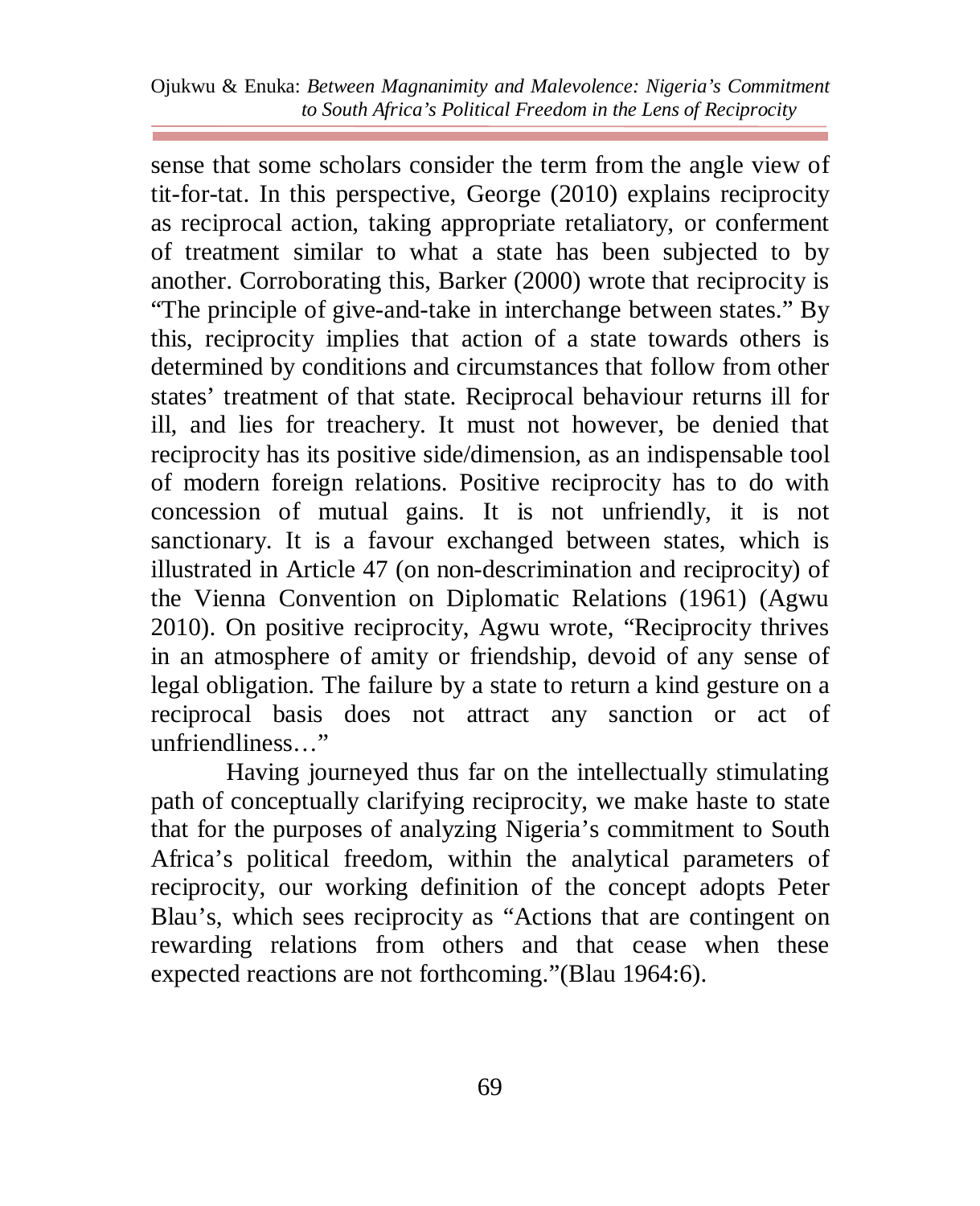## **Nigeria in South Africa's Political Freedom**

The South African decolonization process provides a good testcase for Nigeria's burning zealousness towards the political freedom of Africa, and interest in having the continent's problems solved. Nigeria was practically involved in dismantling apartheid in South Africa, and in returning the country to democracy and political freedom. The apartheid system by the White minority government in South Africa separated South Africans into racial groups, and deprived non-Whites of political, economic, and many basic human rights (Enuka 2019). For about half a century, fighting apartheid remained one of the world's great moral crusades. South African issues remained in the front burner as the obdurate problem facing Nigeria as the giant of Africa, and as a challenge to the principles of Nigeria's Afrocentric foreign policy resolve. Employing different avenues therefore, Nigeria demonstrated her outright condemnation of the apartheid regime in South Africa.

Though Nigeria's relations with South Africa predated Nigeria's independence, visible role in the struggle against apartheid regime in South Africa did not commence until after Nigeria's political independence in 1960. Given her colonial status, and the colonial administration's accommodation of apartheid policies, and endorsement of white minority regime, Nigeria was helpless at the instance of the ugly political situation in South Africa. But following her political independence and membership of the United Nations, Nigeria occupied a central role in the struggle against racist apartheid regime in South Africa, and decolonization in general.

Initially, Nigeria adopted a conservative and conciliatory approach to the racial issue in South Africa. The Nigerian Prime Minister then, Tafawa Balewa, was blunt in his opposition to the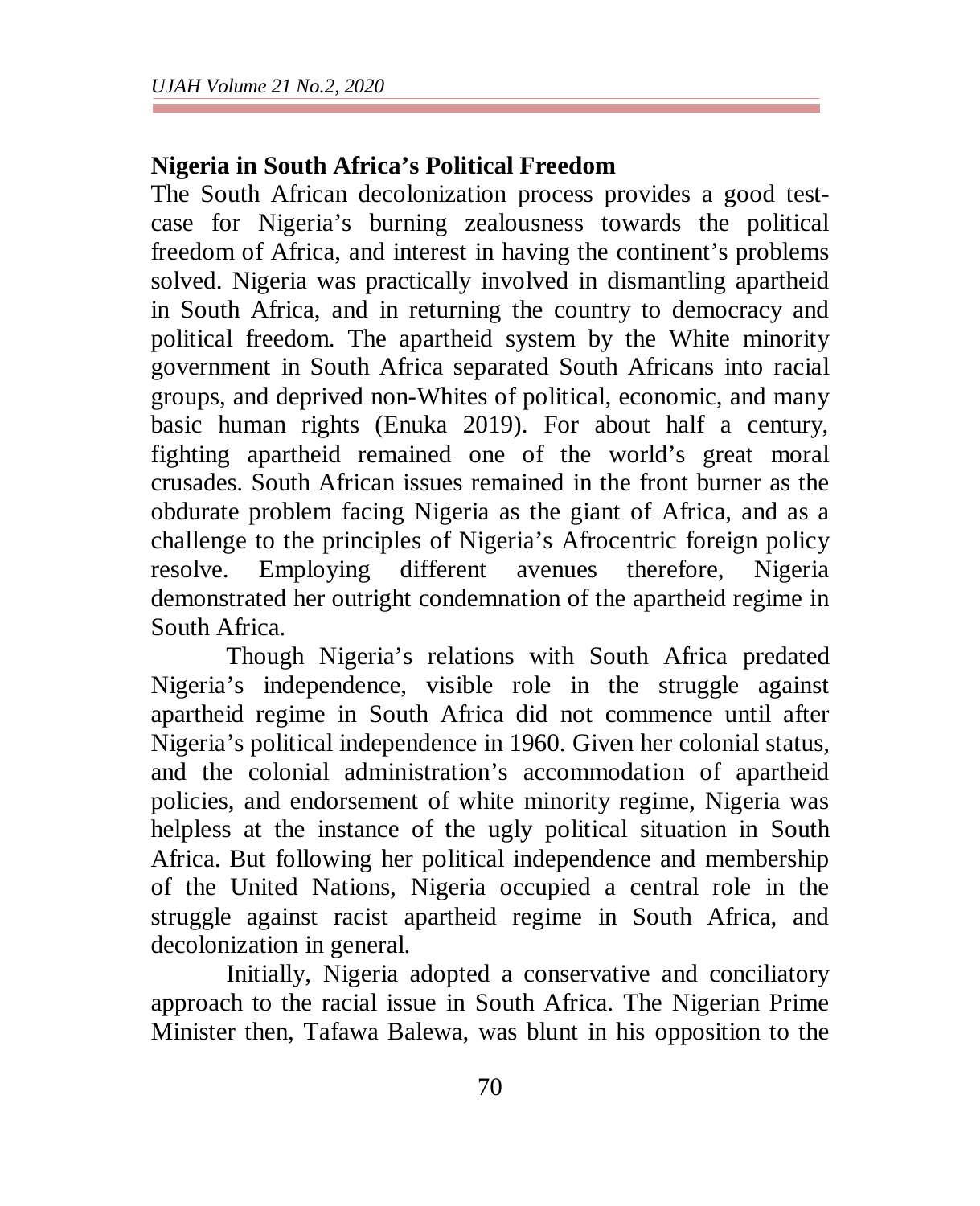proposals for Nigeria to support revolutionary actions against the apartheid system, but rather preferred a conciliatory approach to the apartheid challenge. But as the political and other conditions of the black majority in South Africa degenerated, it whipped up deeper emotions in Nigeria, and woke up the Federal Government to a firm stand in her opposition against the estrangement of the black people in South Africa. The Sharpeville massacre provided a storm of anger and combative reactions in Nigeria. Chief Awolowo, then leader of the Opposition Party in the Federal House of Representatives, urged the Nigerian government to take immediate action against South Africa, and her business interests in Nigeria, in response to the sadism and barbarism displayed by the white minority apartheid government against black people (Abegunrin 2009). Nigeria's vehement opposition to the Sharpeville killing in particular, and racist policies of the white minority government in Pretoria, in general, moved the Nigerian House of Representatives to adopt a ban on South African imports (Emenike 2015). Arising from the reactions generated by the Sharpeville incidence, was a furry of actions including the expulsion of the South African Dutch Reform Church from Nigeria. Nigeria took advantage of the 1961 Commonwealth Head of Government Meeting (CHOGM) in London, to which Nigeria was invited for the first time, to campaign against South Africa, and condemn the Sharpeville massacre. This eventually led to the suspension of South Africa from the Commonwealth of Nations.

In order to further display its aversion to colonization and racial discrimination as it applied to South Africa, Nigeria called on the United Nations Security Council to expel South Africa from the United Nations (Abegunrin 2009). Pursuant to this, Nigeria urged the Security Council to invoke the provisions of Article 6 of the United Nations Charter, which provides that continued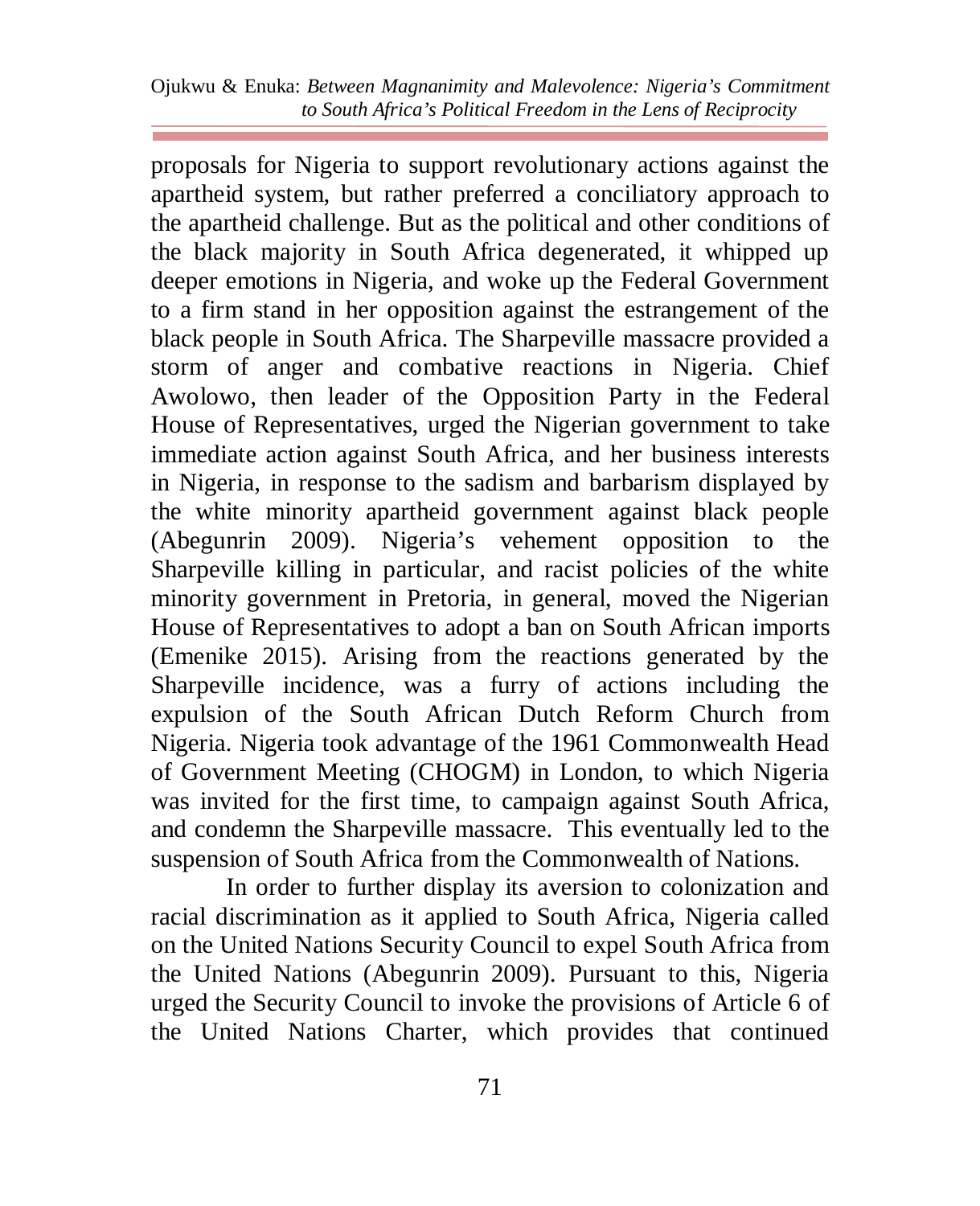disobedience or infringement to the Charter by a member is an invitation to expulsion. Although the 1961 move by Nigeria to get South Africa expelled from the United Nations failed, it however, constituted a serious challenge and warning to the South Africa's apartheid regime, and emboldened Nigeria's voice more forcefully to launch vehement global campaign to stir up international moral indignation against apartheid. Besides, the efforts at the United Nations, the Nigerian government made efforts too to expel South Africa from the International Labour Organization; Olympic Games; and International Atomic Energy. Nigeria's concern for South Africa became so avowed that Nigeria was consulted on every aspect or possible measure that would help bring an end to the repressive apartheid regimes and its nefarious policies in South Africa. As a result of her commitment to the eradication of the colonially instituted apartheid system in South Africa, Nigeria won the championship of the United Nations Anti-Apartheid Committee in 1970, a position Nigeria held until the dismantling of apartheid in 1994.

Realizing the effectiveness of propaganda in war against the oppressive regime in South Africa, Nigeria continued to publicize the heinous crime of apartheid against humanity in South Africa. To this end, Nigeria hosted an International Conference on the Legal Status of the Apartheid Regime in Lagos (Abegunrin 2009). The Nigerian government mobilized the Nigerian public, and created awareness on the evils of apartheid and its continued practice on fellow Africans living in South Africa. It was for this purpose that the National Committee for Action against Apartheid (NACAP), was established in 1976. In their respective areas of competence, Nigerians: musicians; comedians; poets; playwrights; academics, etc, became freedom fighters using their professional outlets.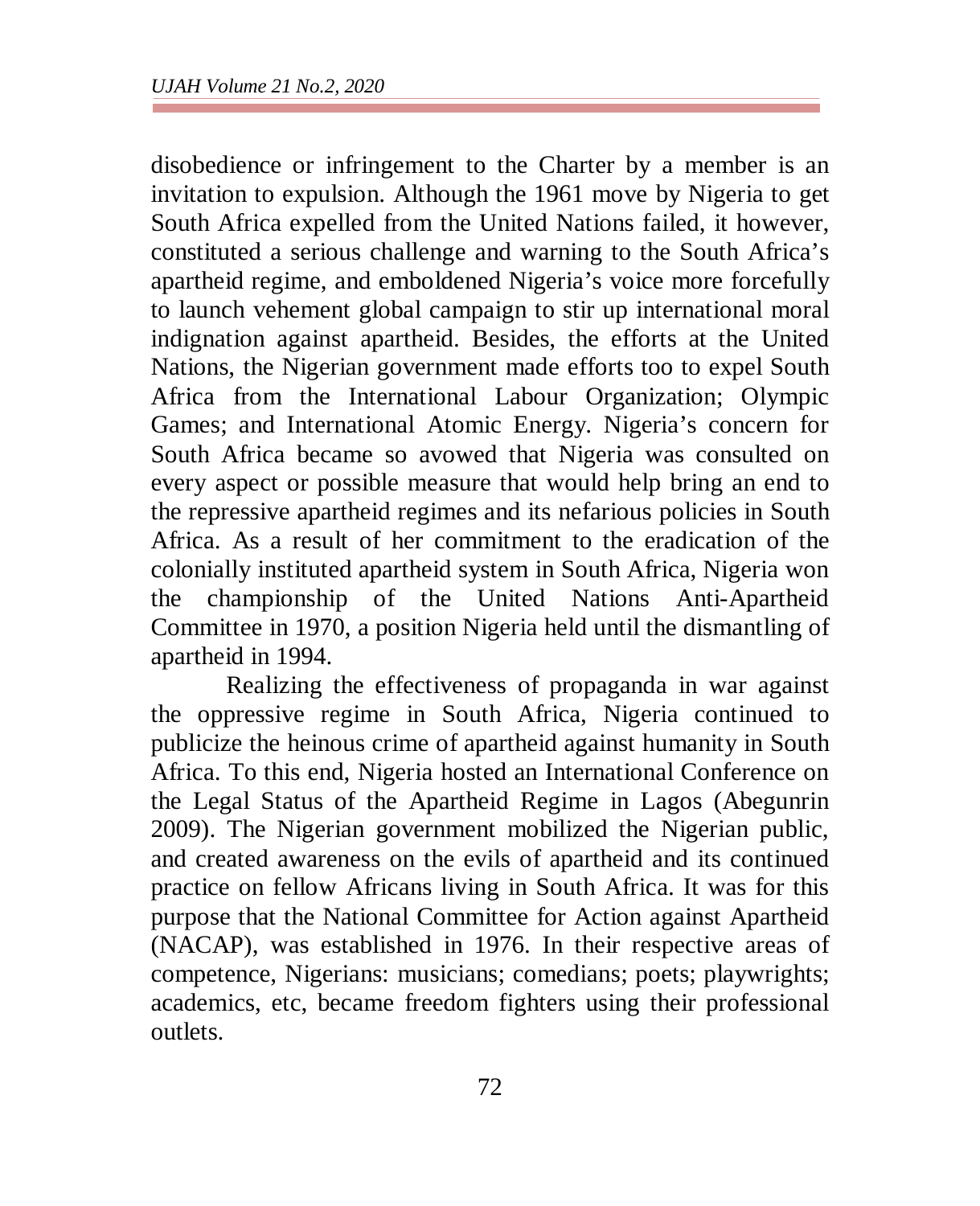A fund known as the South African Relief Fund (SARF) was set up to assist the liberation struggle in South Africa. The fund was sustained by voluntary donations made by Nigerians, and "…was designed to be used to alleviate the plight of the victims of the apartheid oppression in Southern Africa and to promote their education and general welfare" (Olayiwola 2009: 18). The Obasanjo Military Government contributed 37 million US Dollars to the Fund. On a personal note, General Obasanjo made a personal donation of 3 thousand US Dollars, and members of his cabinet, in demonstration of their concern to the project of decolonizing Africa, made a donation of 1,500 US Dollars each. The civil servants in Nigeria were not left out in these donations. They resolved to part ways with 2 percent of their monthly salary. Nigeria contributed enormously to the Coordinating Committee for

the Liberation of Africa, Special Fund of the OAU for the decolonization struggles in Africa. The South African Youth Revolutionary Council (SAYRCO) was accorded recognition by the Federal Government of Nigeria. The belief was that such youthful organization, led by Khotso Seatholo, could threaten and overthrow the apartheid government. The Government of Nigeria provided them with tremendous assistance in form of military aid and scholarship awards. They had the offer to enjoy free education in Nigerian universities and institutions of higher learning. Some of the members of SAYRCO participated in the Soweto Uprising of June 1976 (Ajala 1988, Abegunrin 2009).

In a frank display of Nigeria's decolonization drive and anti-apartheid posture, the Nigerian Head of State at the time, General Murtala Mohamed, made the following remarks during the 1976 OAU extraordinary meeting:

> We call attention to the diabolical rule of apartheid. The main elements of the criminal doctrine are too well known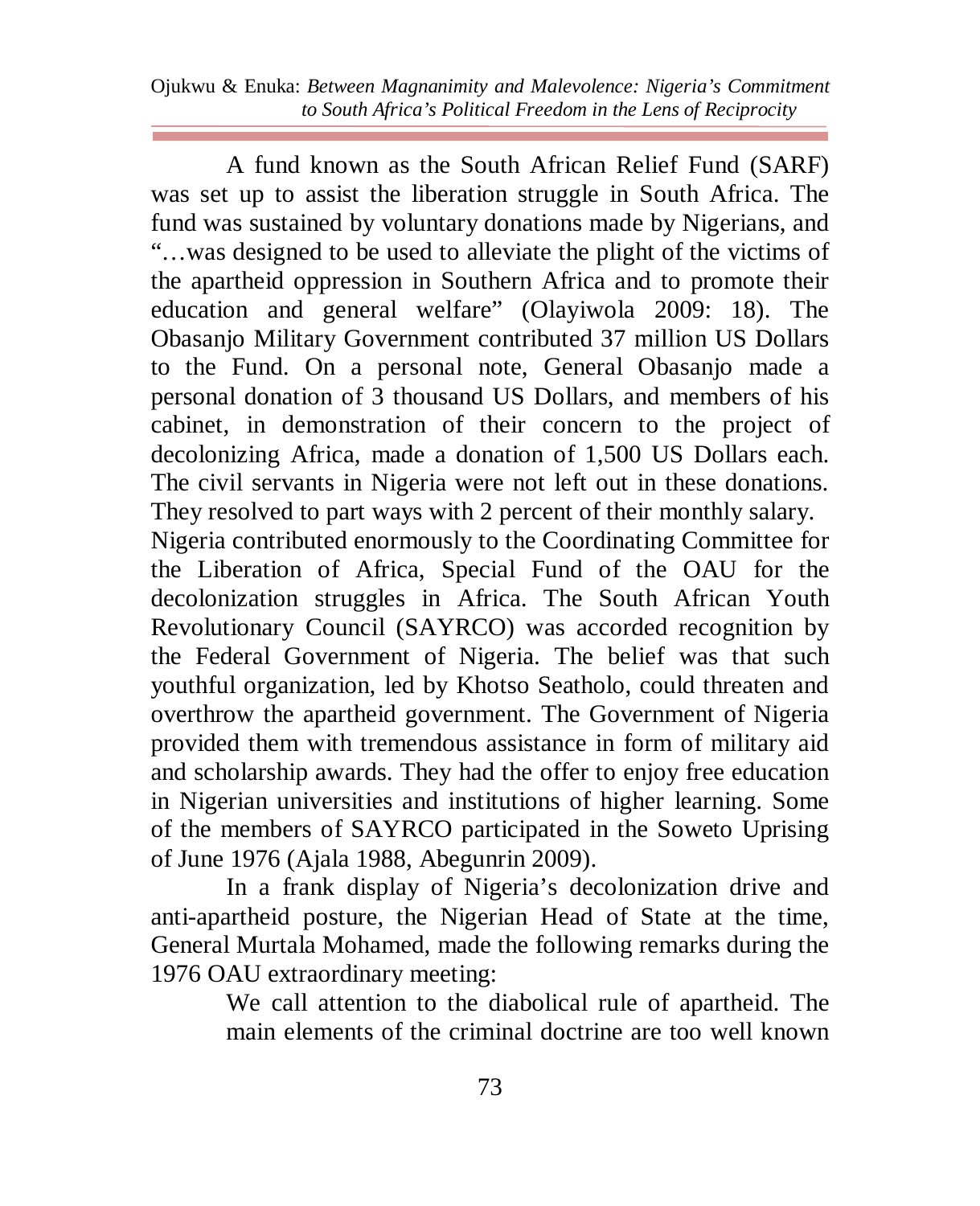to this Assembly…Suffice it to say that the whole rationale behind this doctrine…is the perpetual subjugation of the African in order to create a paradise on earth for the whites. When I contemplate on the evils of apartheid, my heart bleeds and I am sure the heart of every true-blooded African bleeds. When we talk of these evils, we are assured of the 'sympathy' of the western countries, but when we call for sanctions to end this shame of western civilization, suddenly the glitter of gold in the form of high dividends becomes more convincing in consideration than the lives, liberty and wellbeing of Africans (Garba 1987: 102)

Rather than wane or dampen over the years, the Nigeria's mood over Africa's political freedom grew stronger rather. This was especially so over the South African question. The leadership of the country had this to say:

> The Nigerian government and people are totally committed to the cause of freedom and respect for human dignity in southern Africa, not simply for its own sake, but because we are concerned that African freedom is a sacred duty that must be done…In the pursuit of this objective, we shall not consider any sacrifice too great nor any weapon too mean to hasten the end of all oppression and injustice in southern Africa and ensure the total liquidation of apartheid, foreign domination and economic exploitation. (Garba 1987).

In so many formidable ways, Nigeria provided the leadership in the Commonwealth of Nations which was lacking among its members in the fight to end apartheid in South Africa. Though the Commonwealth had always condemned apartheid, but those were at best only a lip service that carried little or no impact. There was for instance, a Commonwealth Statement issued in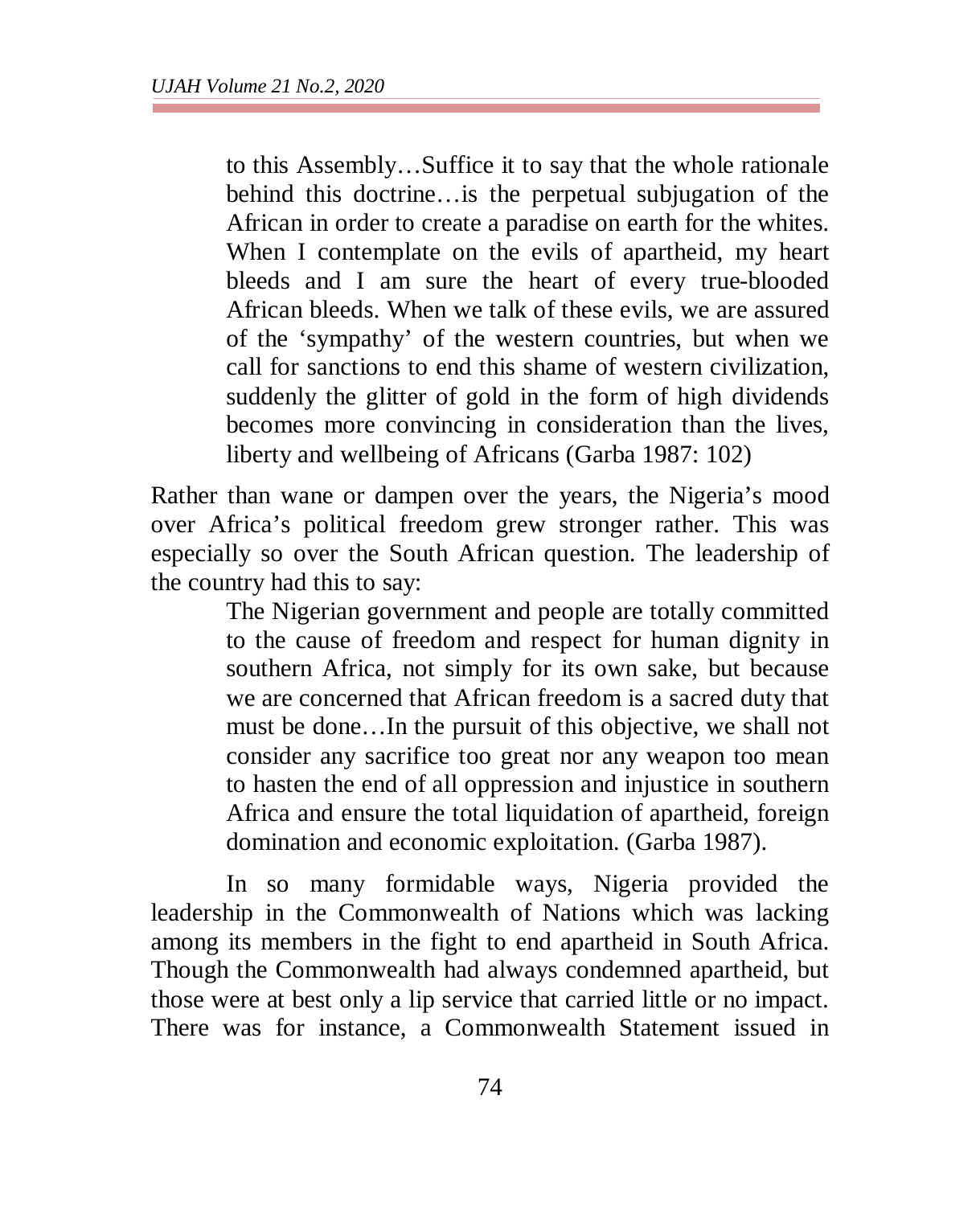Ojukwu & Enuka: *Between Magnanimity and Malevolence: Nigeria's Commitment to South Africa's Political Freedom in the Lens of Reciprocity*

London, in 1977, which called for the eradication of all forms of racism and racial prejudice. There was equally, the Commonwealth Lusaka Declaration on Racism and Racial Prejudice, done in August 1979. It reaffirmed the duty of all the peoples of the Commonwealth to work together for the total eradication of the infamous policy of apartheid which had been internationally recognized as a crime against the conscience and dignity of mankind and which existence was an affront to humanity. Wonderful and welcoming as these statements and declarations sounded, but they were not matched with the required and expected actions. Many countries belonging to the Commonwealth of Nations, who assented to all these declarations had the good intention, but lacked the political will to ensure the prompt dismantlement of apartheid in South Africa. In the light of this desideratum, and in order to change the narrative, Nigeria had to bring pressure to bear on the Commonwealth countries, particularly Britain. Nigeria provided the needed but lacking leadership in the multilateral struggle against apartheid in many ways. At the African continental level, Nigeria gave diplomatic, economic and material support to the liberation struggle in South Africa. At the level of the Commonwealth of Nations, Nigeria took exception to Britain's attitude to apartheid in particular, and to the open collaboration of several other members with the apartheid regime in general. It is on record that Nigeria nationalized the British Petroleum and Barclays Bank in the late 1970s. Nigeria also used the platform of the Commonwealth Games to strengthen her struggle against apartheid. In protest against the decision of New Zealand and Australia to sustain sporting relationship with apartheid South Africa contrary to the organization's agreement reached at the Commonwealth Heads of Governments Meeting, in 1977 the government of Nigeria under General OlusegunObasanjo,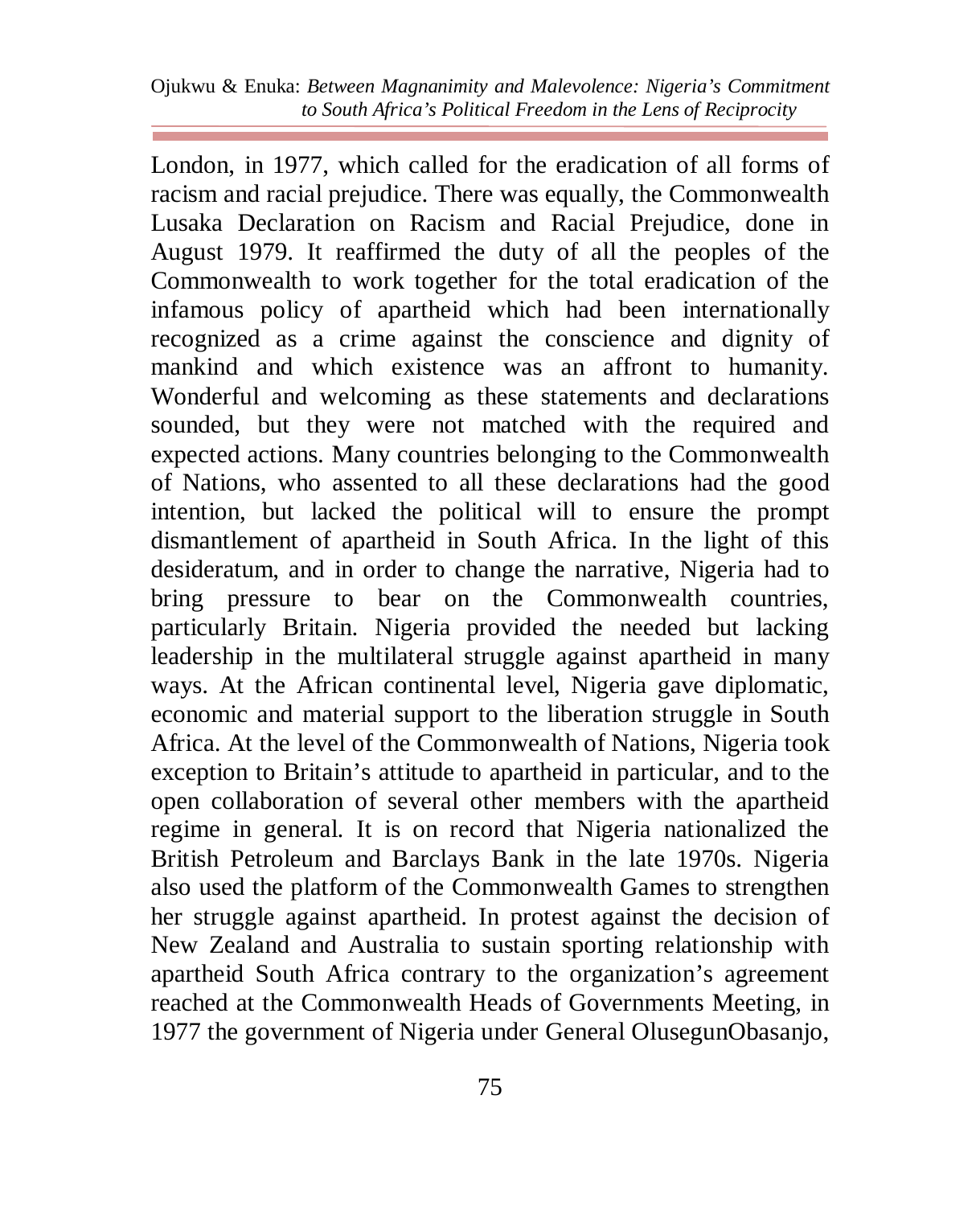prevented Nigerian sports men and women from participating in the Commonwealth Games held in Edmonton, Canada in August 1978 (Enuka 2019, Obi 2006). In addition to this, and in consistence with Nigeria's tradition of commitment to her Afrocentric foreign policy position, the Ibrahim Babangida administration campaigned against African participation in the 1986 Edinburgh Commonwealth Games on the grounds of Britain's fraternization with the apartheid regime.

Nigeria was a part of the Commonwealth Eminent Persons Group (EPG), sent to South Africa in 1986, which played a key role in the diplomatic moves that eventually led to the release of Nelson Mandela from prison in February 1990. Olusegun Obasanjo of Nigeria served as a co-chairman of the EPG. The Commonwealth Eminent Persons Group was created by the Nassau CHOGM held in October 1985, to promote political dialogue in South Africa. Besides securing the release of Nelson Mandela, who had been incarcerated for some twenty seven years as a political prisoner, the EPG was astounding in its diplomatic moves that set the ball rolling for democratic return in South Africa. The efforts culminated into fruitfulness when in 1994, South Africa had for the first time, a truly majority rule and democratically elected president.

## **South Africa's (Mis)Treatments to Nigeria**

Nigeria's magnanimity to South Africa, fuelled by her Afrocentric foreign policy principles and convictions, failed to be met with reciprocal responses from the beneficiary of Nigeria's largesse. Nothing demonstrates this more than the quantum of South Africa's malevolence and malevolent disposition towards Nigeria and Nigerians, as could be extrapolated from the former's relations and dealings with Nigeria. The case of the experiences of Nigeria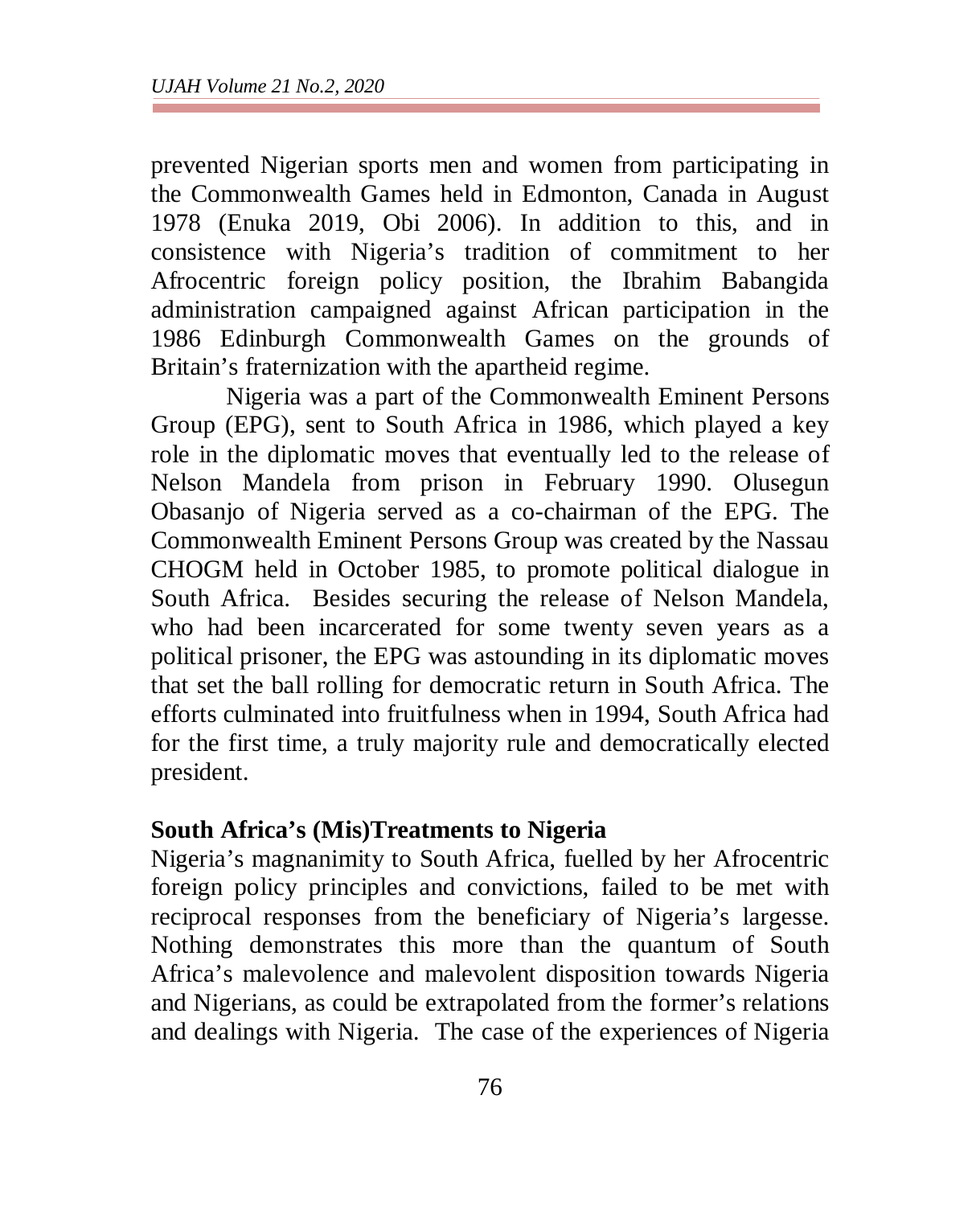with South Africa does not only bear out the reality of failed reciprocity in Nigeria's African international relations, but most seriously *stupidifies* Nigeria's commitment to Africa's political and developmental affairs. Nigeria's enormous sacrifices made in support of the struggle against apartheid, and the consequent end to White minority rule in South Africa did not result to the expected good and friendly treatment of Nigeria by South Africa. Among many other things that demonstrated South Africa's unfriendly disposition towards Nigeria is the Nelson Mandela's show of indifference to Nigeria after his release from prison. Both President Mandela and his ANC government, through their visits, was busy romancing with the Western countries, and never treated Nigeria with any sense of priority. Throughout his administration in South Africa, President Mandela never visited Nigeria. It is indeed irksome that inspite of Nigeria's enormous concern for, and contributions towards the liberation of South Africa, "The Nigerian leader was not even invited to the celebration marking the end of apartheid in 1994 in South Africa, the cause for which Nigeria had sacrificed greatly in human and material resources" (Izah 2011: 350).

When Nigeria, for the first time, was suspended by the Commonwealth of Nations, on the grounds of human rights abuse, it was Nelson Mandela, the South African President that lit the fire. Not as if one is moralizing the blatant and condemnable insensitivity of the Nigerian government towards human rights of its own citizens, which culminated in the gruesome killing of the Ogoni Nine, but given the enormous sacrifices of Nigeria, and its successive governments for the freedom of both South Africa and Nelson Mandela himself from the stranglehold of the Dutch imperialists, it staggers the imagination to see Mandela championing the agitation for Nigeria's punishment. As though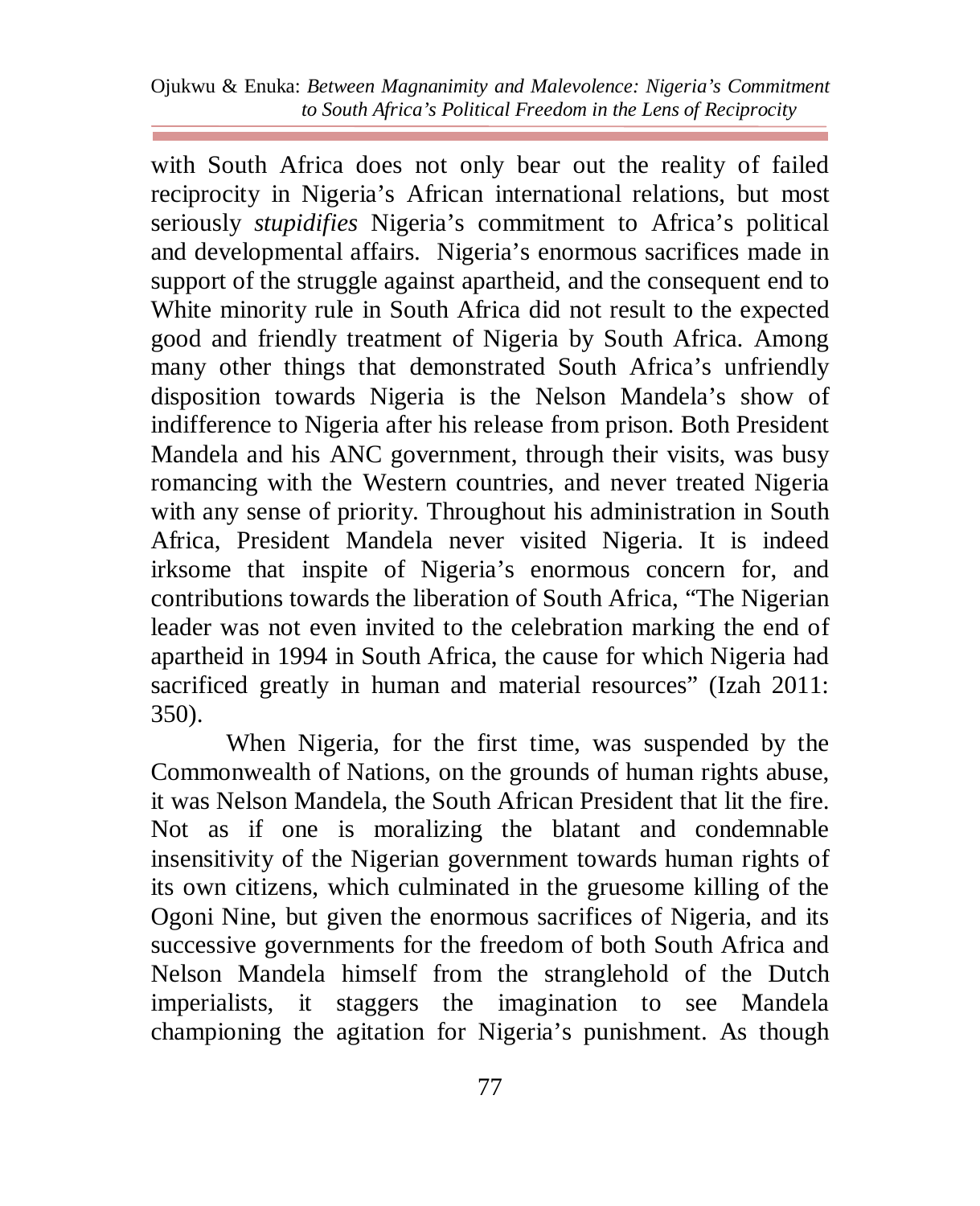that was not enough for South Africa represented by its President, Nelson Mandela returned to South Africa from the Commonwealth meeting, and began to generate action against Nigeria at home and abroad (Akinterinwa 2014). Among other things, President Mandela recalled South Africa's High Commissioner to Nigeria, pushed for the United States and United Kingdom to impose oil sanctions on Nigeria, and requested a Southern African Development Commission (SADC) meeting to take the Nigerian matter further. However, by way of reciprocity, Nigeria declined South Africa's invitation to send its national football team to participate in the Mandela Cup. Nigeria also withdrew its national team from the African Nations Cup Championship being hosted in South Africa.

For the many misdoings of South Africa, Zabadi and Onuoha described Nelson Mandela's presidency as one of hostility towards Nigeria. "…instead of the expected strategic partnership with Nigeria…South Africa under Nelson Mandela demonstrated a level of hostility" (Zabadi and Onuoha 2012: 396).

It is the case that Nigerians in South Africa have been given a bad image in the country. Though there are Nigerians who may have come to South Africa to eke out a living on the streets, and sometimes run foul of the law, but there are several Nigerians engaged in genuine businesses in South Africa. There have been negative press reports and xenophobic stereotypes of Nigerians as drug traffickers and criminals in South African media and popular imagination. As a result of this, there is the wrong perception of Nigeria and Nigerians often arising from stereotyping. The height of this all was when in 2004, a South African radio station, Johannesburg Radio 94.7 Highveld, claimed that Nigerian President OlusegunObasanjo had cocaine in his bag on his visit to South Africa during Thabo Mbeki's inauguration in 2004 (Agbu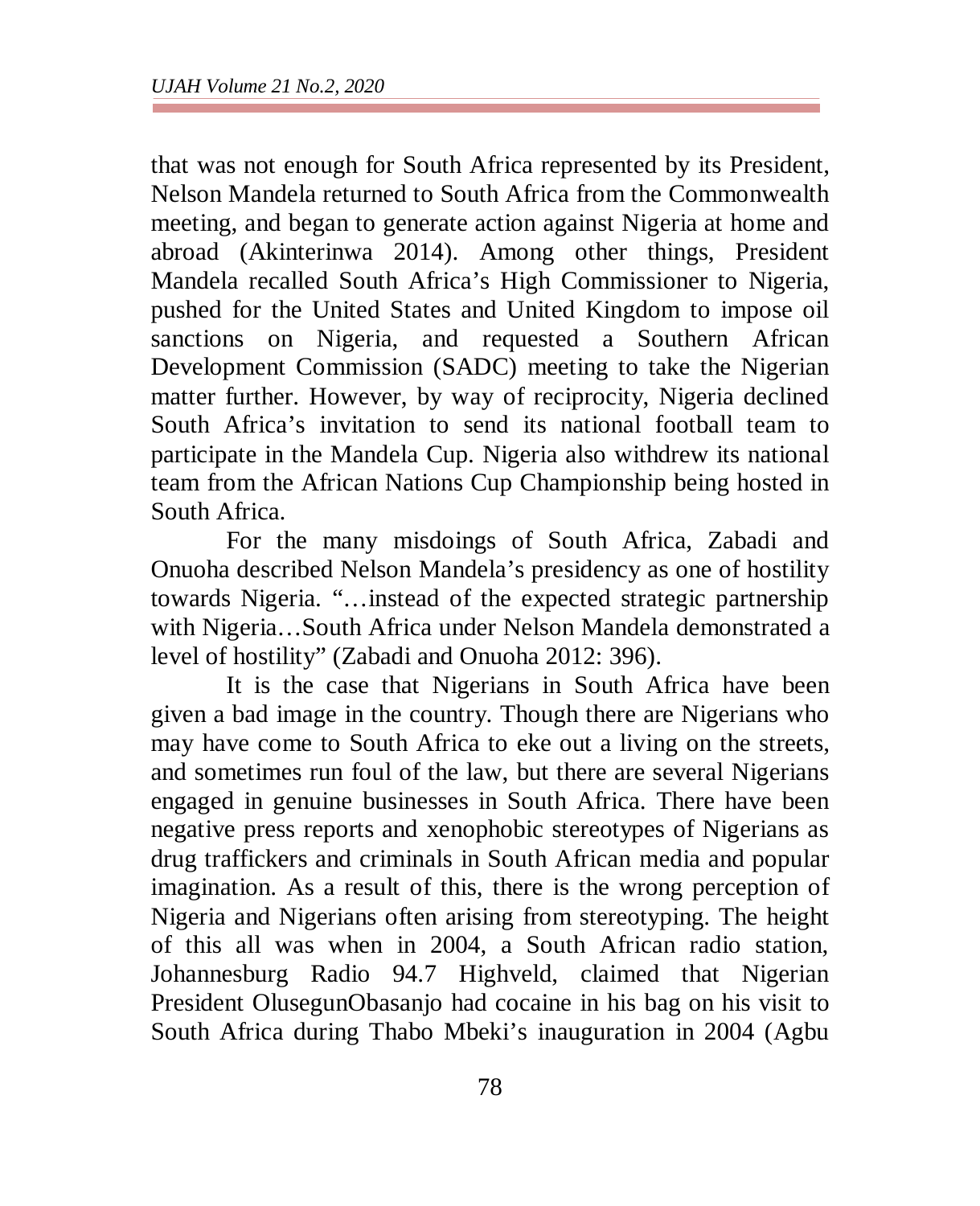2012, Agbu 2010). Though the radio station later apologized, but the damage had been done.

Resulting from this unfortunate situation has been the incessant arrests of Nigerians by the South African police, who come with cooked up warrants and other guises, knowing that they will get away with it since there is the assumption that every Nigerian is inherently a criminal. Agbu noted that the South African criminals and hoodlums seeing that the inhuman treatments and illegal maltreatments of Nigerians by the police, go unchecked and unsanctioned, became emboldened to attack, loot, and kill Nigerians with the confidence that the same police will neither have the matters thoroughly investigated nor meet out punishment for their offences. Nigerians have been harassed by South African police, trailed to their hotel rooms and robbed or murdered upon arrival in South Africa. Many have been wrongly accused and set up by the South African police, for just being Nigerians. This is obviously a situation that is most heartbreaking, especially from the very persons Nigeria hadlaboured so greatly to assist.

Frowning at the non-reciprocal attitude of some African states to Nigeria's kind gestures to her African brothers, Senator Ike Nwachukwu insisted that, "There is the need to make prominent reciprocity in the delivery of our relations with other nations. The idea of accepting the maltreatment of our nationals by so called 'friendly' countries without reciprocating such actions against our people should be over by now" (Nwachukwu 2012: 400).

Contrary to South Africa's malevolence towards Nigerians and their business interests in South Africa, Nigerians have allowed South African businesses in Nigeria to thrive unchallenged. The Mobile Telephone Network, (MTN) is South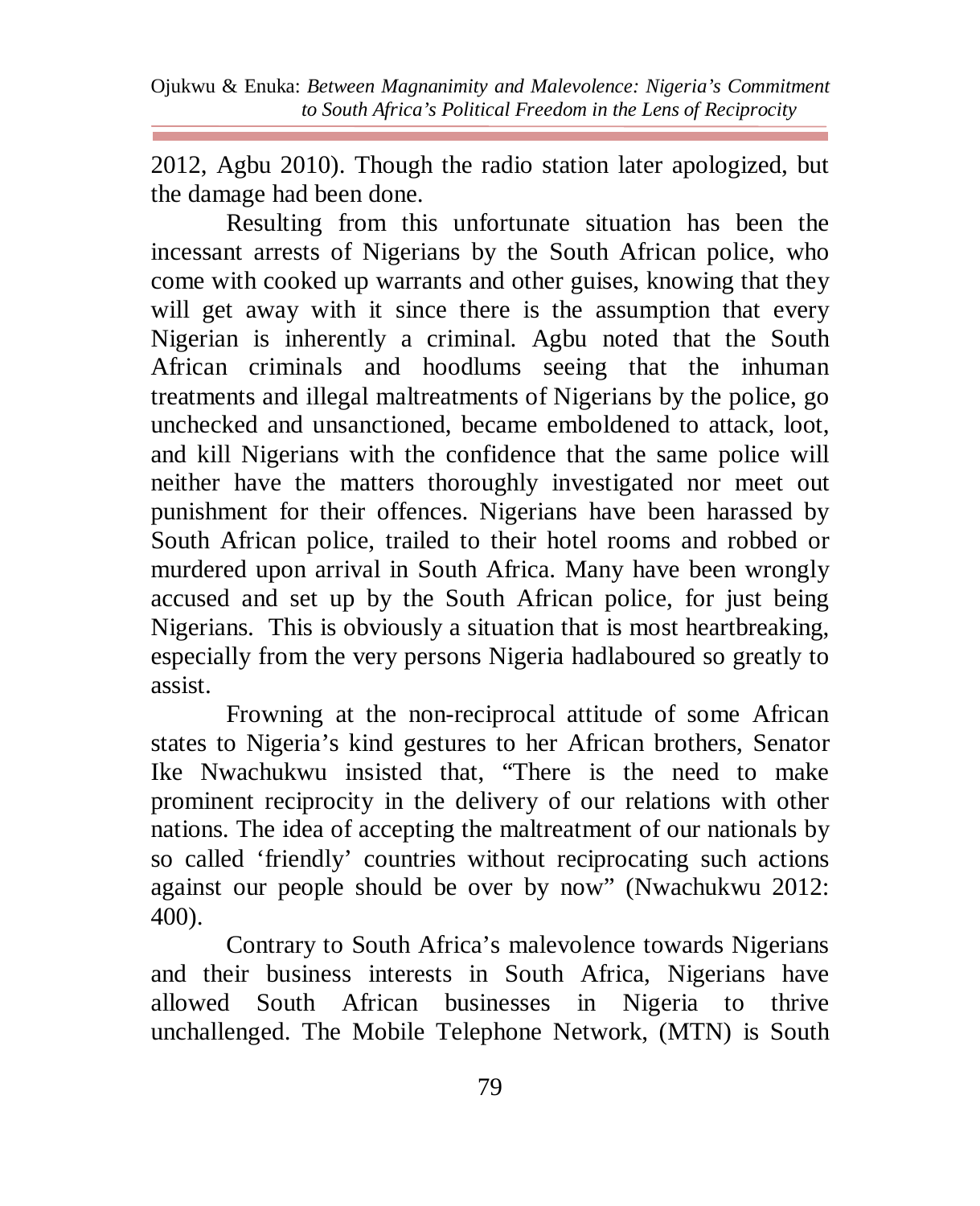Africa's biggest single investment outside of South Africa. Other such businesses include the Multichoice M-net; Stanbic Merchant Bank; Shoprite; Protea Hotels; Sasol; Spoornet; Media 24; South African Airways; Intel Coorporation; Orion Technologies; First Alliance Pensions, etc (see Agbu 2012; Agbu 2010; Onuoha 2008; Adekeye 2006).

It is noteworthy that in spite of the ceaseless grievous provocations by South Africans, Nigerians have chosen to return benevolence to their malevolence, by refraining from attacking neither the South Africans residing in Nigeria nor their numerous businesses operating and thriving in Nigeria. For the damages done to the businesses owned by Nigerians in South Africa, and for failing to pay compensations for same, Nigerian government has the option of stopping the repatriation of dividends meant for South Africa's business interests in Nigeria. But what did the government of Nigeria do? Reciprocity guidelines were flouted. The reason, as always, was that "It is not on the path of African brotherhood…we have been our brother's keeper" (Haruna 2019: 22).

Added to the many manifestations of South Africa's malevolence and unfortunate mistreatments of Nigeria and its citizens, is the issue of visa issuance and deportations of Nigerians. The penchant for deportation of Nigerians from South Africa is another irksome and frustrating issue in South Africa's relations with Nigeria. South Africa deports Nigerians from the country at the flimsiest excuse. Just within one week in 2011, the number of Nigerians deported from South Africa stood at two hundred (Agbu 2012). Extrapolating from so many convincing circumstances, South Africa has proven to be the worst visa regime in Nigeria. Study by OsitaAgbu on Nigeria-South Africa relations, made the discovery that, "…South African diplomatic personnel took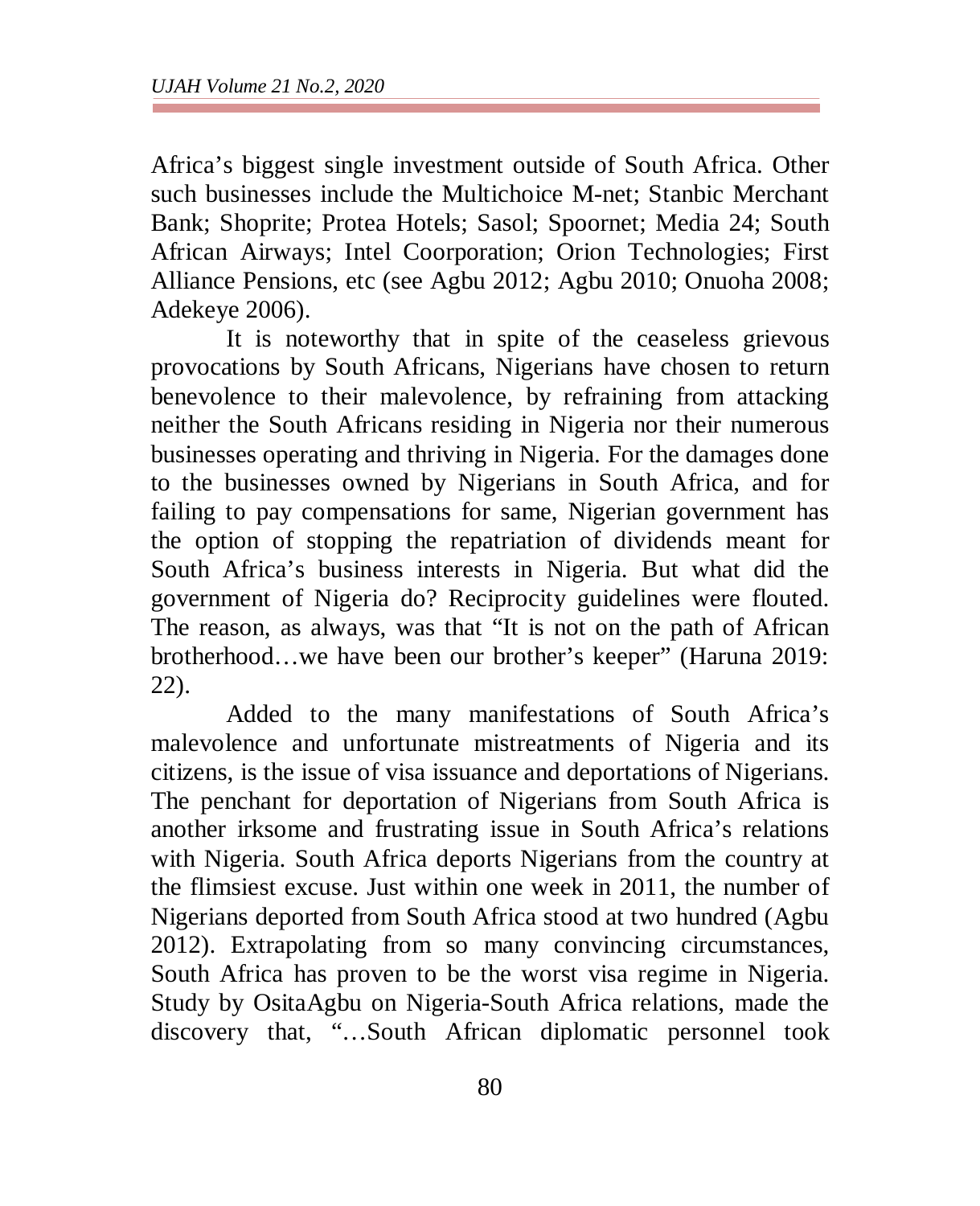pleasure in not only punishing Nigerians at their visa offices, but also ripping Nigerians off of thousands of Naira in their quest to visit South Africa…" (Agbu 2012: 123). Though it was later abrogated, but the South African Mission in Abuja and Lagos demanded over a hundred thousand naira repatriation deposit from first-time Nigerian passport visa applicants. The Nigerian Consulate in South Africa and indeed numerous other sources confirm that several thousandsof Nigerians had been killed in South Africa extra-judicially.

Succinctly put, reciprocal expectations from the recipients of Nigeria's sacrificial assistances, is forlorn. Spending enormous resources in assisting the liberation movements of the countries in Africa during decolonization, as well as, on the maintenance of peace in the continent, was however, "…a right thing to do, but if we thought it would give us…diplomatic influence, it has not" (Uhomoibhi 2012: 201). This rather disappointing and painful experience by Nigeria in her African international relations is a pointer to the hard international political reality that "…there is no gratitude in international relations" (Anyaoku 2012). What is more? Our largesse has not been requited with the expected diplomatic clout. Little wonder Nigeria's African brothers have, on constant note, left Nigeria in lurch, refusing and failing to be swayed into voting for Nigeria's candidacy in international organizations or to support their benefactor's policy.

## **Conclusion/Recommendation**

We have presented in this study that Nigeria through her contributions to anti-colonial struggle, informed by her foreign policy of Afrocentrism, was magnanimous to South Africa. But in spite of the sacrificial contributions to the political freedom of South Africa, Nigeria reaped from the recipient of her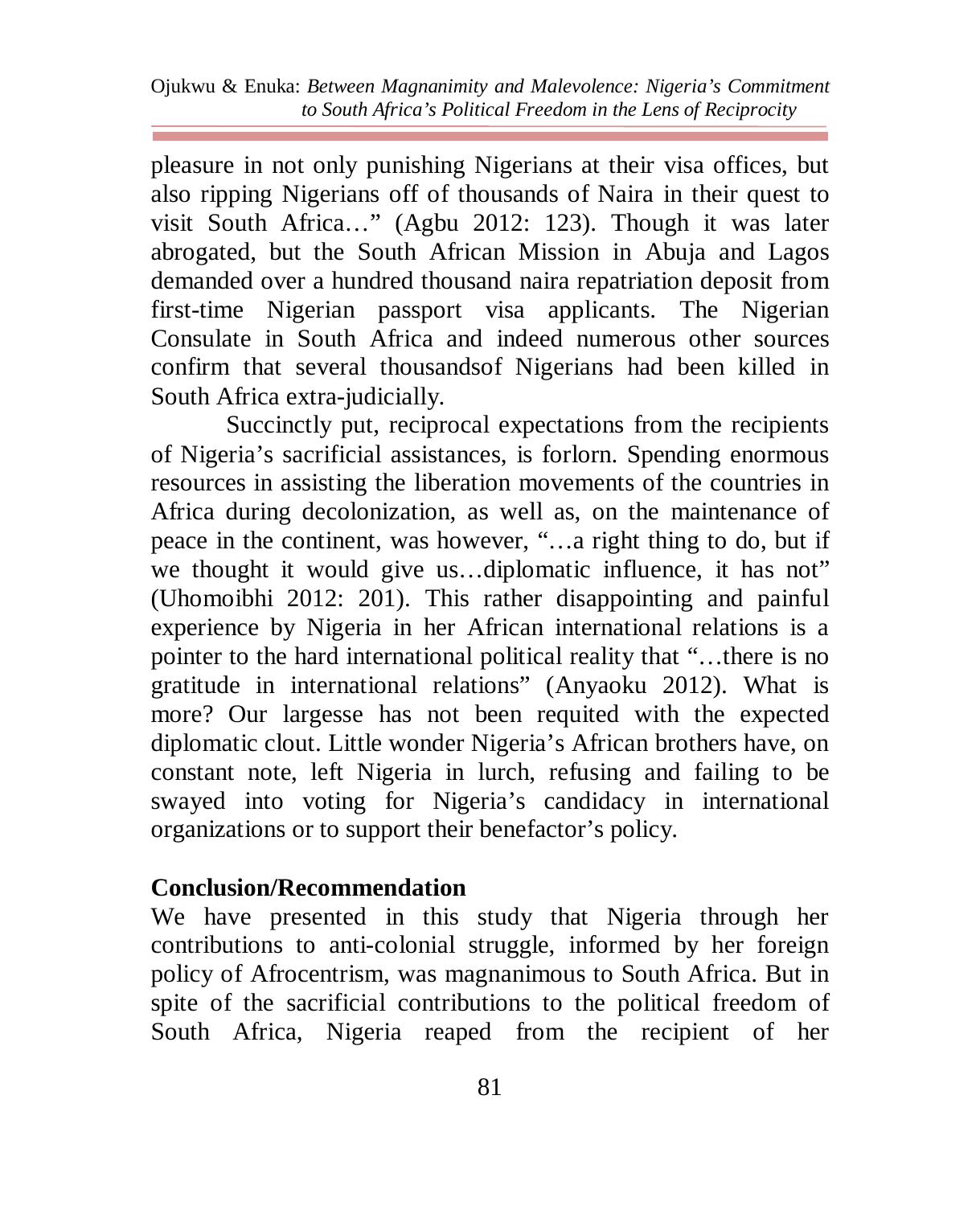magnanimity, responses that were total negation to the principles of reciprocity. In sum, Nigeria's magnanimity is at variance with South Africa's response to it. Nothing more proves the immorality of malevolent display of returning evil for good, perpetuated by South African in its relations with Nigeria.

In utter contravention to the tenets of reciprocity and the provisions of the Social Exchange theory, Nigeria and Nigerians are not treated the way Nigeria treated and treats South Africans. In South Africa, Nigerian citizens have been subjected to degrading treatments and violent attacks, sometimes leading to death. They are subjected to inhuman treatment even at the points of application for entry permits. They are denied certain entitlements even when they meet the requirements. South Africa that play host to thousands of Nigerians has not lived up the responsibility of ensuring justice and humane treatment for Nigerians, even when they are arrested for crimes. Their welfare and businesses are constantly subjected to threats from the citizens of their host South African communities. The same South African where these ugly incidences of maltreatment have occurred and continue to occur, have thriving businesses in Nigeria. South African citizens abound in Nigeria, and carry out their own businesses without molestation or even discrimination, contrary to what Nigerian citizens experience in South Africa. To all these disturbing incidences, questions have been raised: how should Nigeria respond? The answer, for us, lies in our working definition of the concept of reciprocity as stated in the earlier part of this paper, which adopts the Peter Blau's definition of reciprocity, as meaning "Actions that are contingent on rewarding relations from others and that cease when these expected reactions are not forthcoming." Blau (1964:6). Nigerian leaders and foreign policy formulators should by this be guided. As George Obiozor would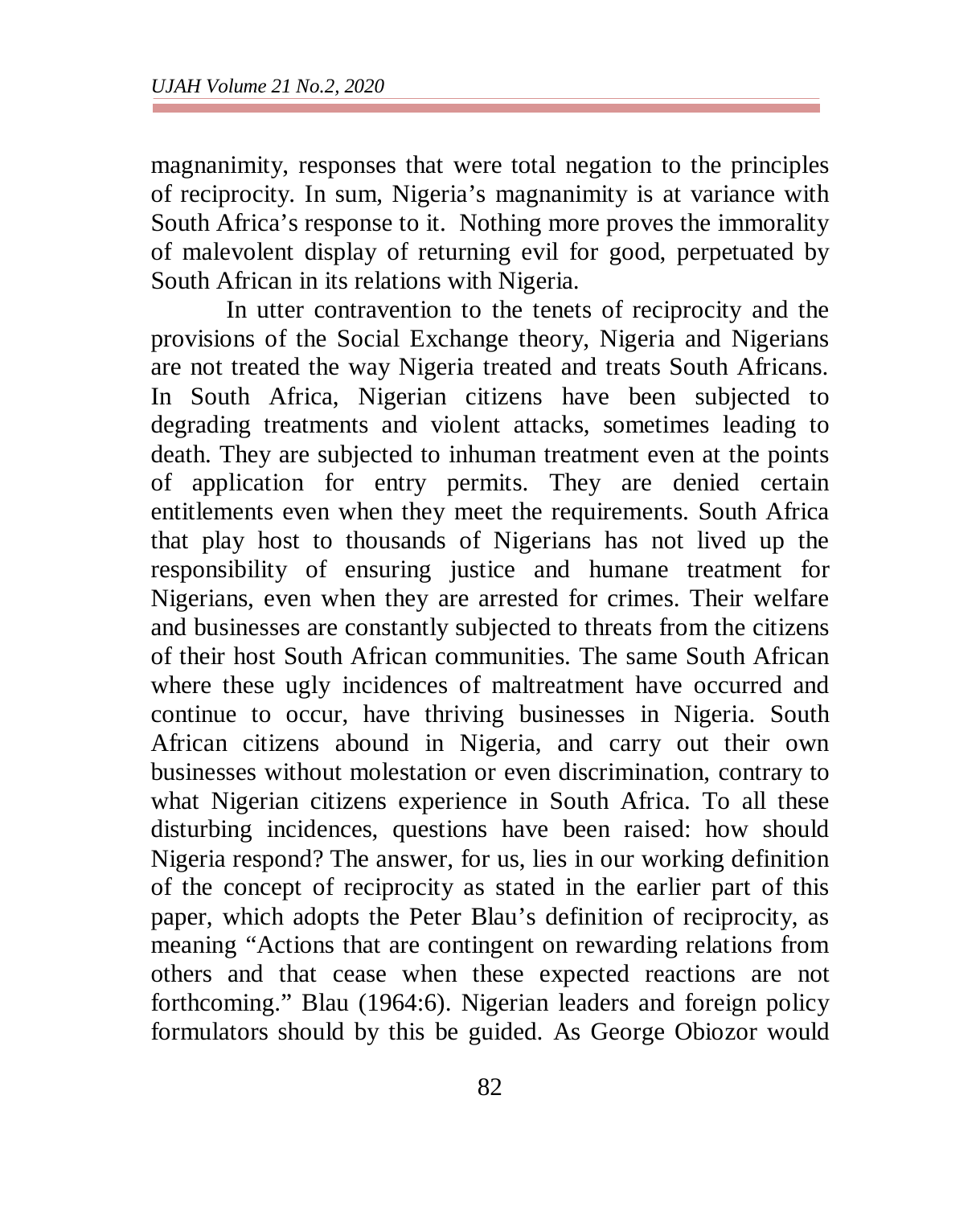insist, Nigeria must do a stocktaking of those African and other states that she had once assisted and see in what ways such assistance had yielded returns for the country, and that any foreign policy that does not insist on reciprocity is infantile and simply moralistic; for in the game of nations there can be no permanent friends or permanent enemies; for only circumstances determine which course a nation will take to protect its own national interest as conditions and circumstances change.

Especially in the contemporary times, pursuits of foreign policy without recourse to the doctrine of reciprocity, is *mumuism*. And to borrow from Charlie Boy, "Our mumu don do" (Nigeria's foolishness has been enough). Eexperts and analysts are common on the agreement that "interpersonal as well as interstate relations can function to mutual satisfaction if the rule of reciprocity is adhered to" (Ate 1990: 446). Of a necessity, Nigeria's foreign policy must, if Nigeria will not continually live in regrets, recognize the accepted Nigerian political adage that 'you scratch my back, I scratch yours'.

#### **Emmanuel C. Ojukwu**

Department of Political Science Nnamdi azikiwe University Awka, Nigeria &

#### **Chuka Enuka**

Department of History & International Studies Nnamdi Azikiwe University Awka, Nigeria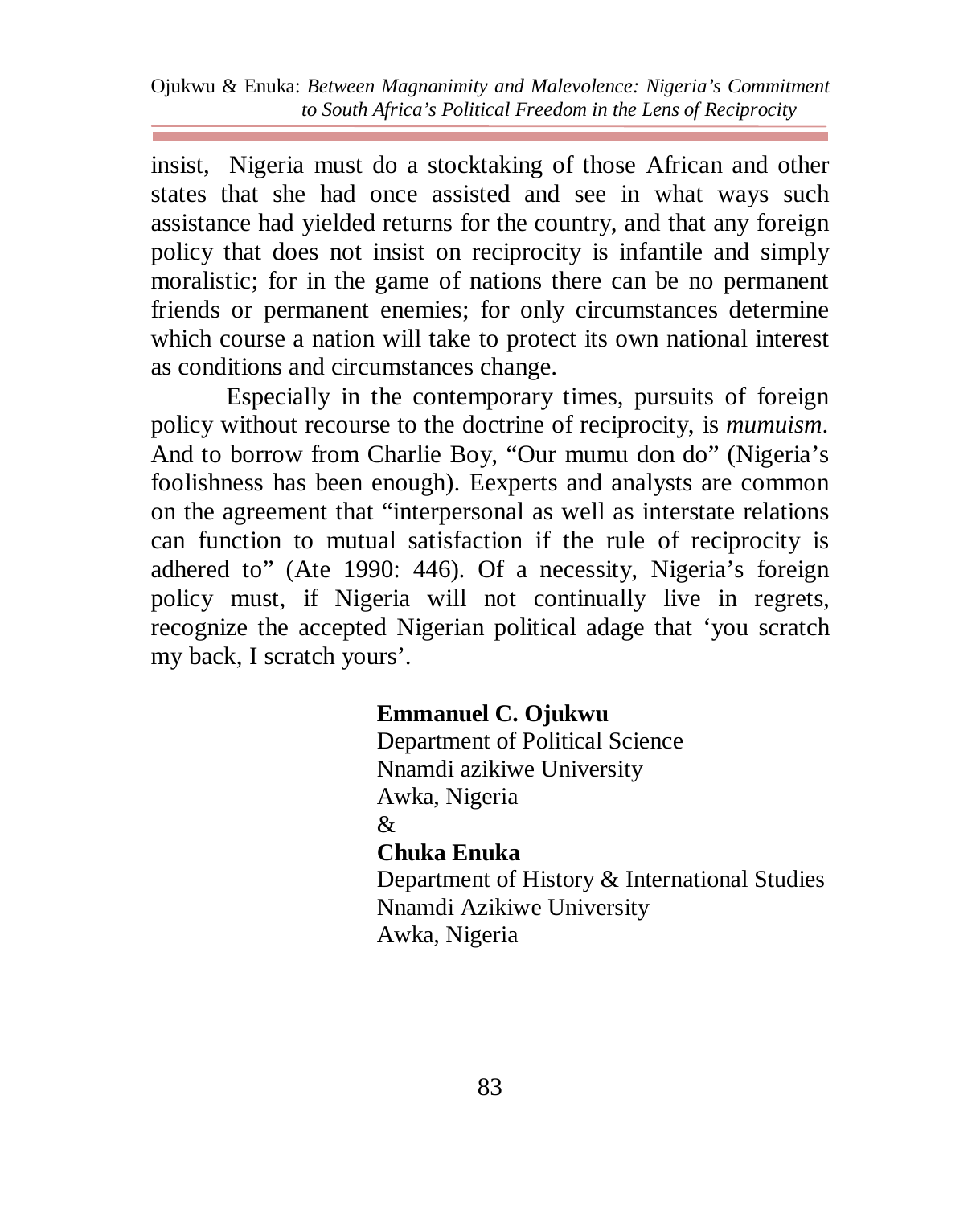#### **References**

- Abegunrin Olayiwola (2009) *Africa in Global Politics in the Twenty-First Century: A Pan-African Perspective*. New York: Palgrave Macmillan
- Adekeye Adebayo (2006) "Prophets of Africa's Renaissance: Nigeria and South Africa as Regional Hegemons" Occassional Paper Series, No. 3, Lagos: Nigerian Institute of International Affairs
- Adeniji Olu (2005) "Costs and Dividends of Foreign Policy" in PAC (2005) *Foreign Policy in Nigeria's Democratic Transition*. Abuja: The Presidential Advisory Council on International Relations (PAC)
- Agbu Osita (2010) "Nigeria and South Africa: The Future of a Strategic Partnership" in Eze Osita (ed) *Beyond 50 Years of Nigeria's Foreign Policy: Issues, Challenges and Prospects*. Lagos: Nigerian Institute of International Affairs
- Agbu Osita (2012) "Issues in Nigeria-South Africa Relations 2011" in Agbu Osita and Oche Ogaba (eds) Survey of Nigerian Affairs 2011. Lagos: Nigerian Institute of International Affairs
- Ajala Adekunle (1988) "Nigeria and the Conflicts in Southern Africa" in Olusanya Gabriel and Akindele R. A (eds) *Economic Development and Foreign Policy in Nigeria in Nigeria*. Lagos: Nigerian Institute of International Affairs
- Akindele R. A and Ate Bassey E (eds) (2000) *Selected Readings on Nigeria's Foreign Policy and International Relations*. Lagos: Nigerian Institute of International Affairs.
- Akinterinwa Bola (2014) "Reciprocity and Nigeria's African Policy: Beyond the Challenge of Incapacity" in Nwoke Chibuzo (ed) *Contemporary Challenges in Nigeria, Africa*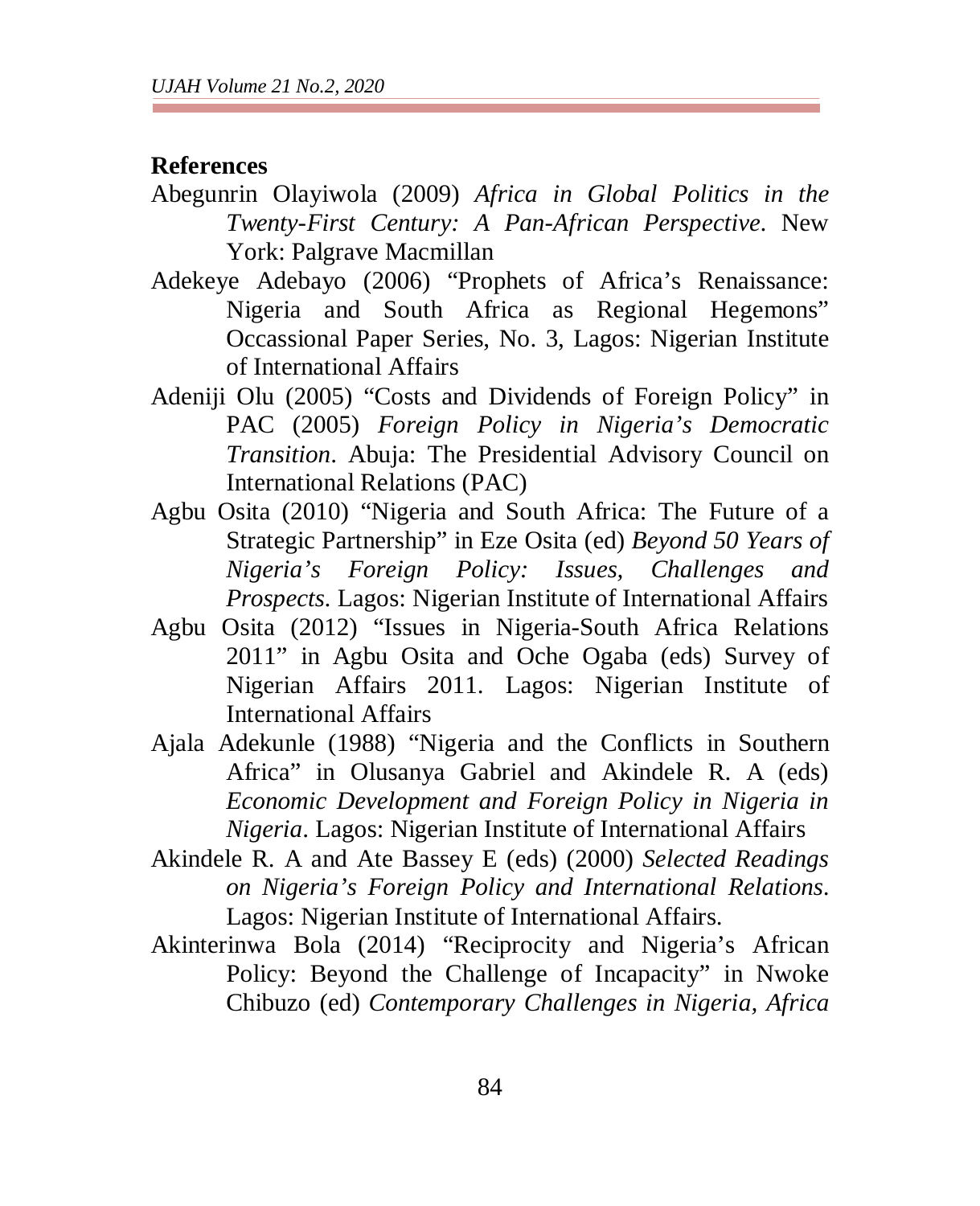> *and the World.* Lagos: Nigerian Institute of International Affairs

- Ate Bassey E (1990) "Personality, the Role Theory, Structural Adjustment Progam and Policy-Making in Nigeria's Foreign Relations, 1985-1987: Focus on the Lagos Forum" in Olusanya G. O and Akindele R. A (eds) *The Structure and Process of Foreign Policy Making and Implementation in Nigeria, 1960- 1990.* Lagos: Nigerian Institute of International Affairs
- Barker Graig (2000) *International Law and International Relations: International Relations for the 21st century*. London: Continuum.
- Blau Peter (1964) *Exchange and Power in Social Life*. New York: Wiley
- Enuka Chuka (2019) *The Commonwealth of Nations: A Study in International Organization*. Awka: Giniks Publishers
- Enuka Chuka (2017) *Nigeria's Peace Role in African Conflicts: The Promptings, Pluses and Pains*. Awka: Arise and Shine Publishers
- Garba Joe (1987) *Diplomatic Soldiering: Nigeria's Foreign Policy, 1975-1979*. Ibadan: Spectrum Books
- George Olufemi (2010) "The Issue of Reciprocity in Nigeria-Canada Relations and the Diplomacy of Constructive Engagement" in Eze Osita (2010) *Reciprocity in International Relations*. Lagos: Nigerian Institute of International Affairs.
- Gouldner, Alvin (1960) "The Norm of Reciprocity: A Preliminary Statement" *American Sociological Review* 25: 161-78
- Haruna Malgwi B (2019) "Xenophobia: A Testimony to Leadership Failure in Africa" *Telegraph*, Volume 5, No. 2048, September 22, 2019, pp.21-27